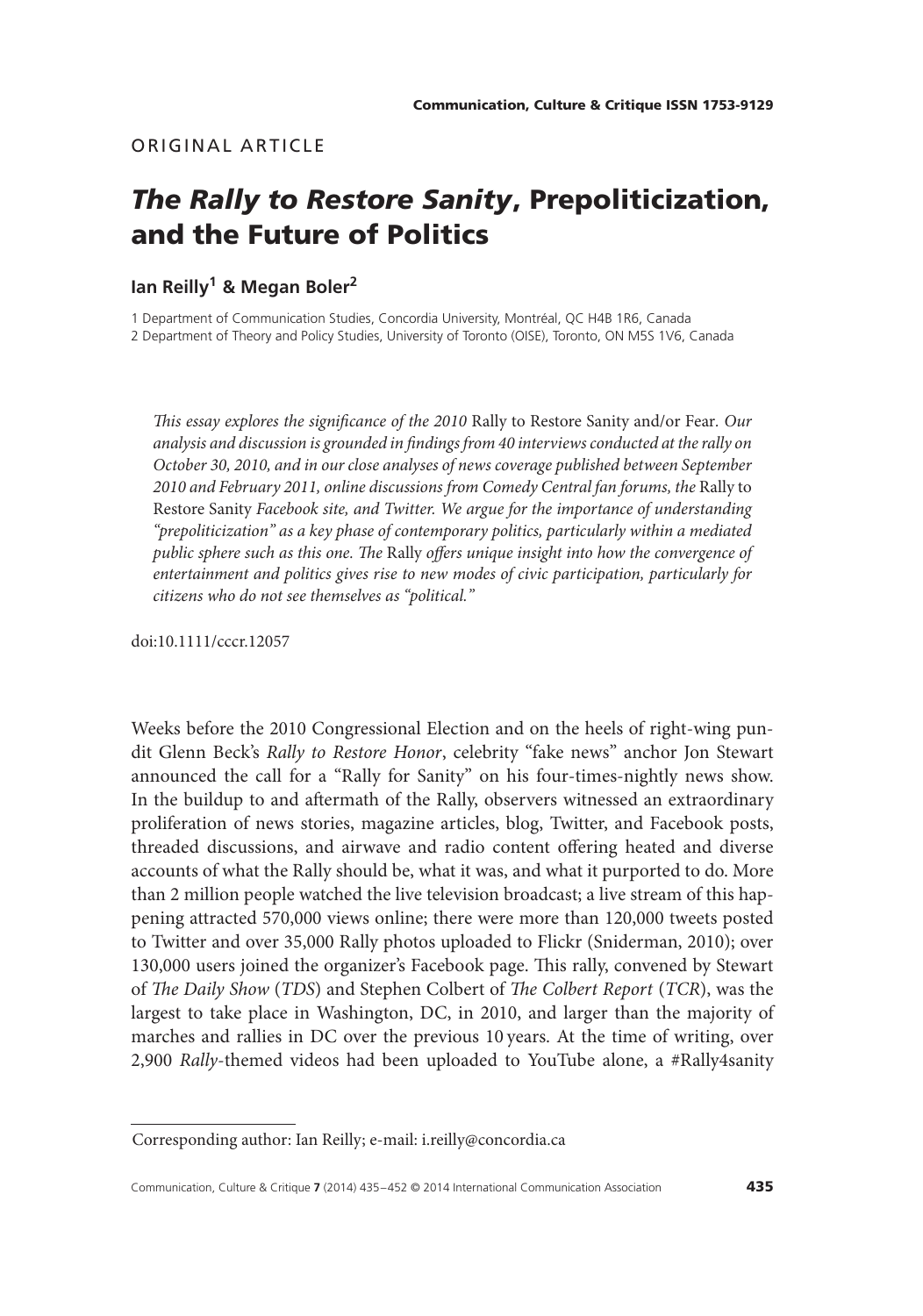Twitter search yielded approximately 90,000 hits, and an auto-tune mashup of Stewart's final speech ("The Sanity Song") had garnered over 3 million views.

We argue that the *Rally* provides unique insight into how the convergence of entertainment and politics is giving rise to new modes of civic participation, and into media's role in *prepoliticization*, that is, in the shaping of new political sensibilities and desires. Our essay bridges two simultaneous and overlapping phenomena: first, that consumers/viewers/fans of the "fake news" of *TDS* and *TCR* are constitutive of a broad audience diverse in demographics of age, gender, sex, class, race, and political affiliation; second, the Rally represents an important moment for challenging social movement scholars examining the convergence of old and new media, to rethink what exactly counts as civic engagement and democratic participation.

Arguably, by refusing to assign any explicit *political* meaning to the Rally, Stewart and Colbert incited widespread discussion and debate within various public spheres about the current state of U.S. political discourse and about the integrity of corporate news media. Here, we situate the Rally as a moment in popular culture that contributes to the ongoing scholarly conversation about how popular media fandom opens up spaces for civic engagement. Specifically, we argue that the *Rally* demonstrates the power of the "prepolitical" act of being engaged *TDS* and *TCR* fans. Purely celebratory appraisals of the Rally's democratic potential must, however, be tempered: Although the event did prove an important agent in the mobilization and civic participation of otherwise apolitical actors, it would also trigger a wave of disappointment on the part of the more politically active participants. Thus, this essay also presents the strengths and limitations of comedy, parody, and satire in the realm of civic engagement. In this mixed-methods study, our analysis and discussion draws on 40 *Rally* interviews, news coverage, and analysis between September 2010 and February 2011, online threaded discussions from Comedy Central fan forums, the *Rally to Restore Sanity* Facebook site, and Twitter.

### **Doing citizenship**

Despite some concerns that political apathy and cynicism are on the rise, more recent scholarly debates have begun to recontextualize these concerns. As Peter Dahlgren (2006) notes, the cultural turn in theorizing different kinds of civic engagement makes explicit the notion that there are numerous ways of "doing citizenship" (p. 267). We are witnessing "the emergence of a newer, informal politics" (Dahlgren, 2003, p. 168), most evident in the articulation of new social movements, activist collectives, Web 2.0 practitioners, and global-scale grassroots organizational politics, making distinctions between civic culture and the public sphere a crucial endeavor (Boler & Turpin, 2008). While the public sphere comprises the politically relevant communicative spaces in both media and daily life, civic culture denotes the sociocultural dispositions, practices, and processes that serve as the preconditions for the citizenry's participation in the public sphere (Dahlgren, 2003, p. 154). Dahlgren contends that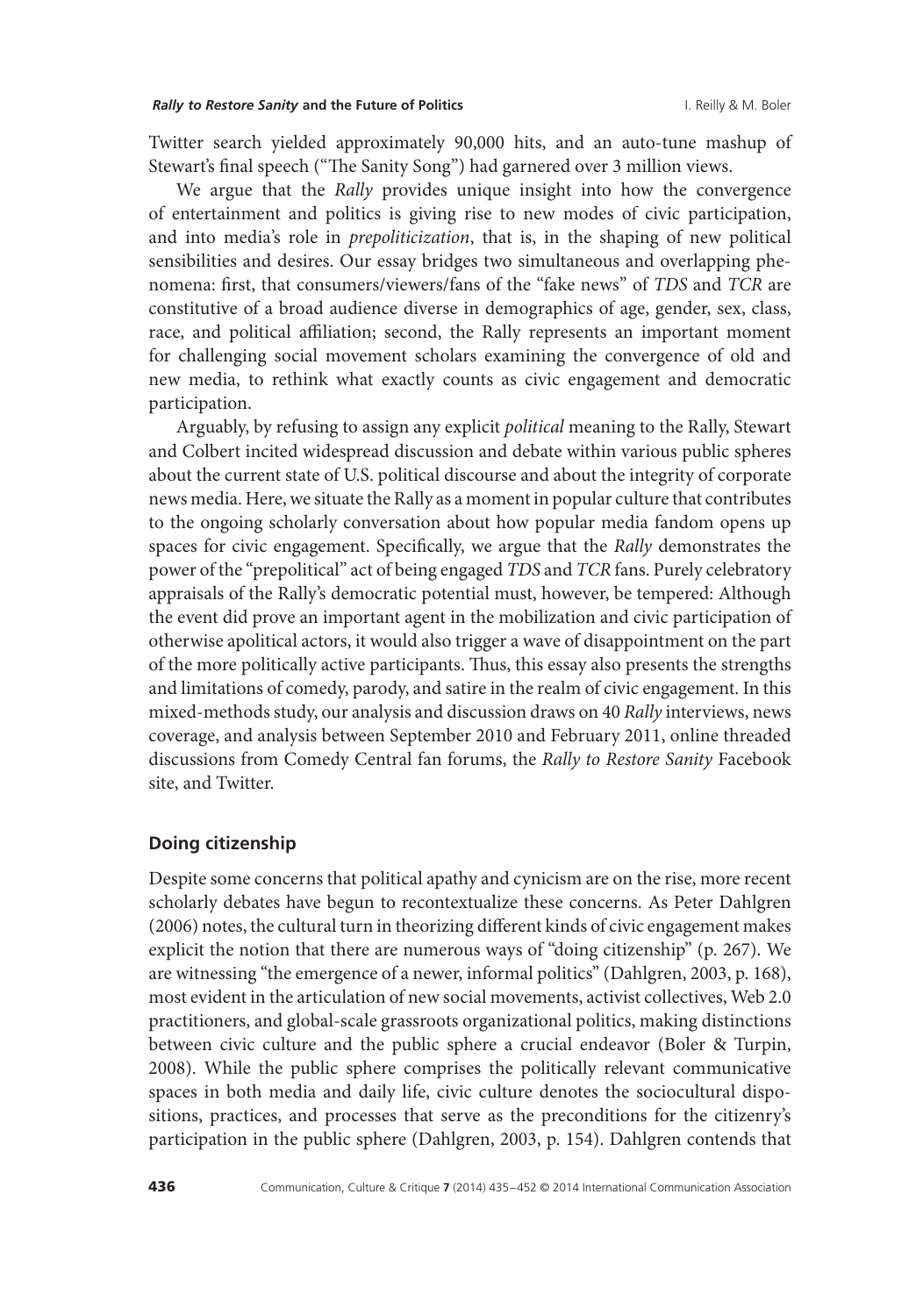"the word 'politics' connotes *doing*, whereas 'civics' suggests the 'pre-condition' to doing" (Jones, 2005, p. 189). Thus, for Dahlgren civil society can serve as "a training ground that 'grooms' citizens, preparing them for civic participation and political engagement" (p. 272).

John Street (1997) argues that understanding of politics has moved far beyond "the formal boundaries of the constitution and the political processes" to the informal ways in which "people see themselves and those around them" through the production and consumption of popular culture (p. 42). Scholars are now looking for "possible democratic moments within political entertainment" (Warner, 2006, p. 432). These shifting dynamics may exert "an empowering, democratising effect" that does not undermine citizenship, but rather reinforces it "by supplying new kinds of awareness and expectations" (Corner & Pels, 2003, p. 5). At their most basic level, representations of politics in popular culture have made politics more accessible to segments of the population that would not otherwise seek out political information and, in some cases, to apolitical audiences that do not typically read, watch, or listen to the news (Baum, 2003; Prior, 2003). Van Zoonen's (2005) research on emotion-based politics proposes that entertainment (broadly writ) is a crucial site for examining shifting conceptions of civic engagement and for questioning evolving notions of how pleasure can inform citizenship (p. 4). For Jones (2005), satire in popular (and political) cultures such as *TDS* in particular provides a "spark for drawing viewers toward greater discursive participation in politics" (p. 184).

The *Rally* additionally serves to explore Bennett's (2008) paradigms of *engaged* and *disengaged* youth. The former emphasizes "the empowerment of youth as expressive individuals and symbolically frees young people to make their own creative choices. …[all the while easing] the overriding duty to participate in conventional government-centered activities" (p. 2); the latter acknowledges "the rise of more autonomous forms of public expression such as consumer politics, or the occasional protest in MySpace, while keeping the focus on the generational decline in connections to government (e.g., voting patterns) and general civic involvement (e.g., following public affairs in the news)" (p. 3). This tension figures prominently in the *Discussion* section, for the event comprised both ends of Bennett's spectrum.

### **Media convergence and mediated public spheres**

The *Rally* was *not* initially catalyzed by grassroots populist interest or drive but announced by Jon Stewart and orchestrated by Comedy Central (one of the many subsidiaries of the Viacom corporation), in terms of timing, content, format, and delivery. In *Convergence culture* (2006), Henry Jenkins observes that "[it is the] interplay—and tension—between the top-down force of corporate convergence and the bottom-up force of grassroots convergence that is driving many of the changes we are observing in the media landscape" (p. 169). By convergence, we refer to the uneven outcomes precipitated by the give-and-take of bottom-up and top-down cultural production that have arguably fostered a more dialogic relationship between corporate and grassroots stakeholders. Because the Rally only truly began to take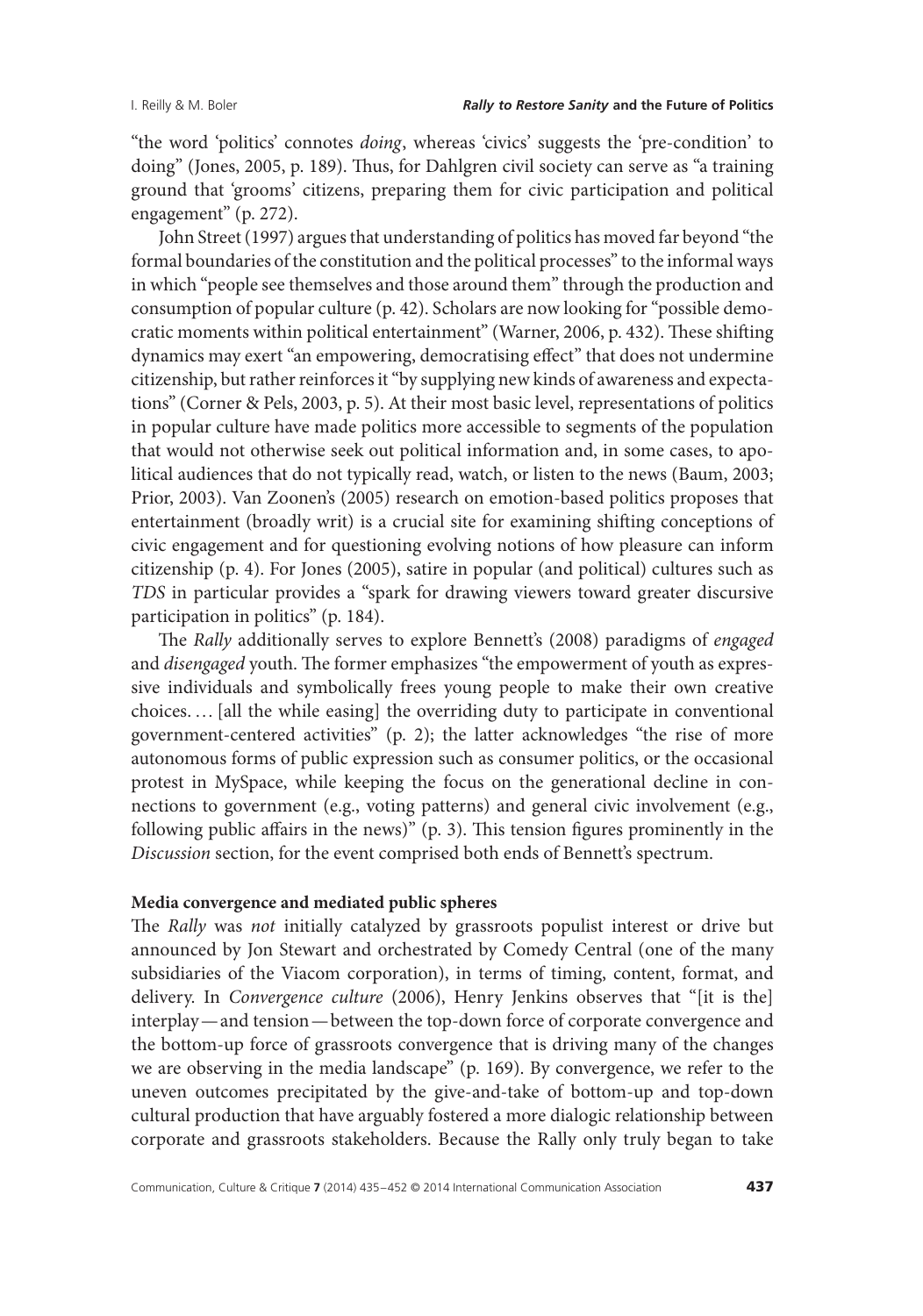#### **Rally to Restore Sanity and the Future of Politics Contained Account Account Account Account Account Account Account Account Account Account Account Account Account Account Account Account Account Account Account Accoun**

shape and materialize through the massive grassroots and populist mobilizations that ultimately "made" this event (e.g., political news organizations like reddit.com, the fans on Facebook, self-organized Rally-goers, Ariana Huffington's donated buses, Oprah Winfrey's free airline tickets), there is further reason to examine this happening in terms of the relationship between corporate consumer culture and fans-as-citizens.

It is unclear whether media convergence has created a playing field that looks a lot more democratic or a lot more hegemonic. Debates regarding when and if viewing *TDS* has political significance continue to be hotly contested. Drawing on Warner's (2002) definition of counterpublics, however, Boler (2006, 2007, February 20) argues elsewhere that *TDS* does in fact create a counterpublic of political significance. Dahlgren (2005, p. 149) proposes that the "public sphere has a very fluid, sprawling quality, a view that correlates with the third generation of reception research on the mass media, where studies move beyond the actual sites of media reception and probe the circulation of meaning in broader microcontexts of everyday life." In sum, this Rally provides an excellent site for understanding how contemporary convergence of on- and offline social ties create the conditions for counterpublics formed through shared affinities, and increasingly, affinities likely to be cultivated through shared, in-common popular media such as *TDS/TCR*.

### **Prepolitical and "initiatory demonstrations"**

The arguably new "sprawling quality" of the public sphere and the extension of media into everyday life are key to the notion of the "prepolitical." Without a doubt, in the absence of the sense of counterpublic(s) developed by the fan communities of *TDS* and *TCR*, there would have been no Rally. Yet the fact that the *Rally* was more of an event or happening than a directed political message or call to action reinscribes the sense that these satirical programs are best understood as sites of "prepoliticization."

Callahan (2010) outlines three useful categories for thinking about political rallies: *initiatory demonstrations*, *demonstrations of crises*, and *routine demonstrations* (p. xxii). In demonstrations of crises, demonstrators confront the state directly as political instabilities intensify. Routine demonstrations are generally less volatile and confrontational, and rely on both the political leadership and the rank-and-file membership to produce a disciplined representation of political demands. "Initiatory demonstrations," perhaps best describe the *Rally*:

Initiatory demonstrations refer to the *embryonic stages of collective action for groups outside of the political process*. Typical of this form of protest are inchoate or weak groups and organizations that are future-oriented in their demands. The central objective…is to engage in a process that *leads to the recognition of the group and its political demands*. (p. xxii; emphasis added)

Indeed these "embryonic stages of collective action" resonate with the idea of the "prepolitical" as useful concepts in the study of modes of symbolic conflict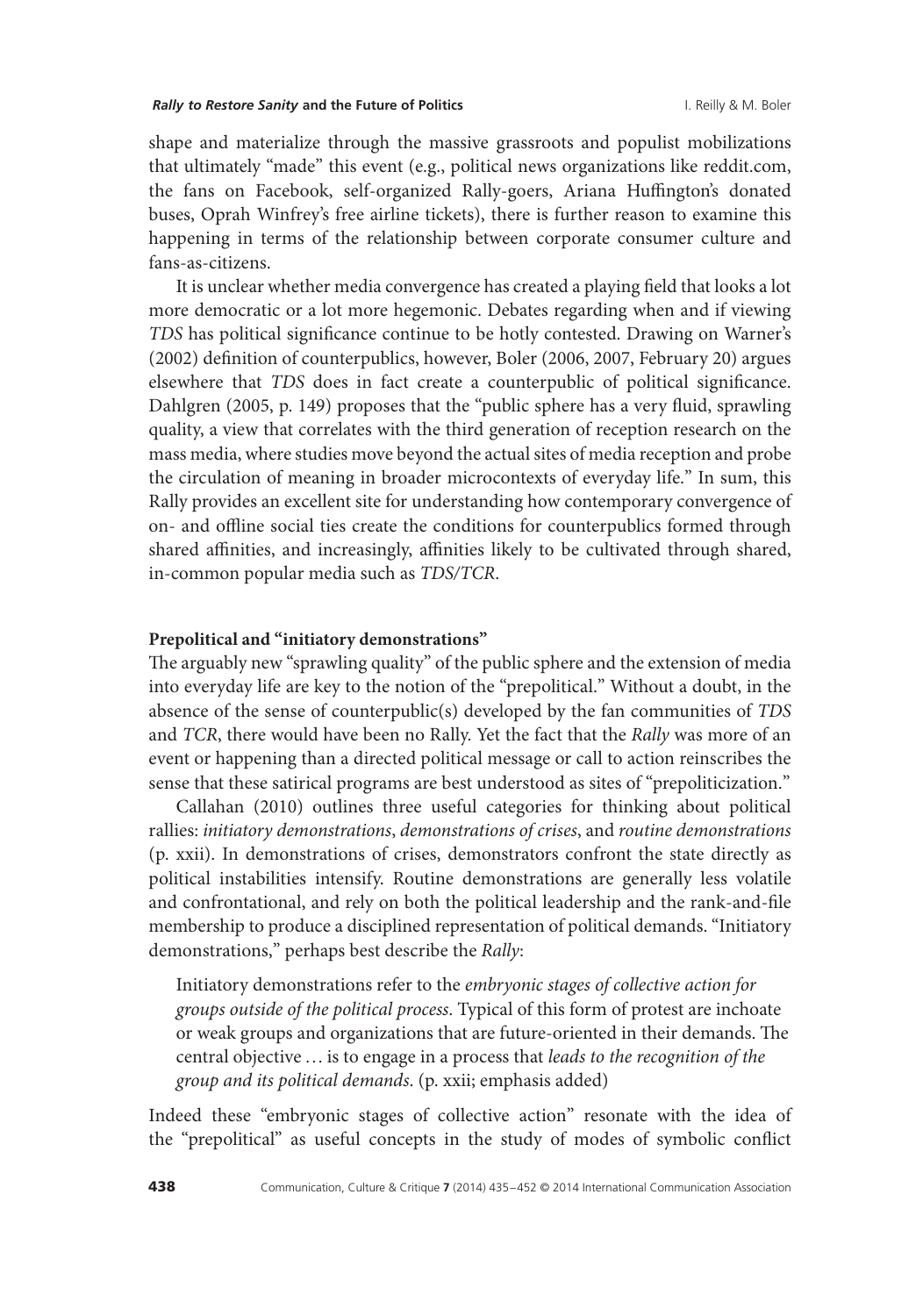and communicative debates, as represented in the increasing forms and modalities of "digital dissent" made possible through "Web 2.0" technologies (Boler & Turpin, 2008).

In Raymond Williams's categories of dominant, residual, and emergent culture, "emergent culture" refers to the "result of processes where new meanings and values, new practices, new relationships and kinds of relationships are continually being created …The residual has been effectively formed in the past, but is still active in the cultural process as an effective element of the present" (1977, p. 122). Thus prepolitical is to political what emergent is to dominant and residual. Additionally, Williams's concept of "structures of feeling" aptly describes the emergent sensibility of the prepolitical cultivated through critical awareness as "a kind of feeling and thinking which is indeed social and material, but each in an embryonic phase before it can become fully articulate and defined exchange" (p. 131). Williams's description of embryonic feeling and thinking captures the sensibility of skepticism increasingly characteristic of North American citizens.

The emergent sensibilities of structures of feeling that characterize an era of civic skepticism resonate with Jacques Rancière's notion of the "distribution of the sensible" (2004, p. 12). Rancière's particular focus is on the "unheard," those who have "no part," those without a so-called "political" voice in democracies. Politics is the dynamic mode through which those without a voice in the dominant culture work to make heard or "sensible" what has been repressed or precluded or censored within political regimes: "Political activity is whatever shifts a body from the place assigned to it or changes a place's destination. It makes visible what had no business being seen, and makes heard a discourse where once there was only place for noise; it makes understood as discourse what was once only heard as noise" (1999, p. 30). Following this definition, *TDS* and *TCR* have arguably created a new set of discourses that have interrupted the distribution of the sensible as determined by the coordinates of politicians and traditional news media. However, considering Rancière's definition of politics as an effective intervention in the dominant regime, it is difficult to see the *Rally* as more than "prepolitical."

#### **Who rallied for sanity?**

While the majority of those attending were White/Anglo-American, there was considerable diversity of ethnicity. The brief snapshot of the demographics represented by our interviewees, observations, identifying features of Rally signs and placards, and our close study of online-related discussions, evidences the broad and diverse fan base/Rally-goers: a wide breadth of age range (much broader than the stereotyped media-cited demographic for *TDS*/*TCR* as 18–35), with significant numbers of the crowd being decidedly older than 35; and diversity across the political spectrum, ranging from libertarian, social and/or economic conservatives to liberal and/or distinctly progressive. A majority of our respondents identified with a self-chosen nomination of "moderate," a political identification arguably propelled forward by Stewart's earlier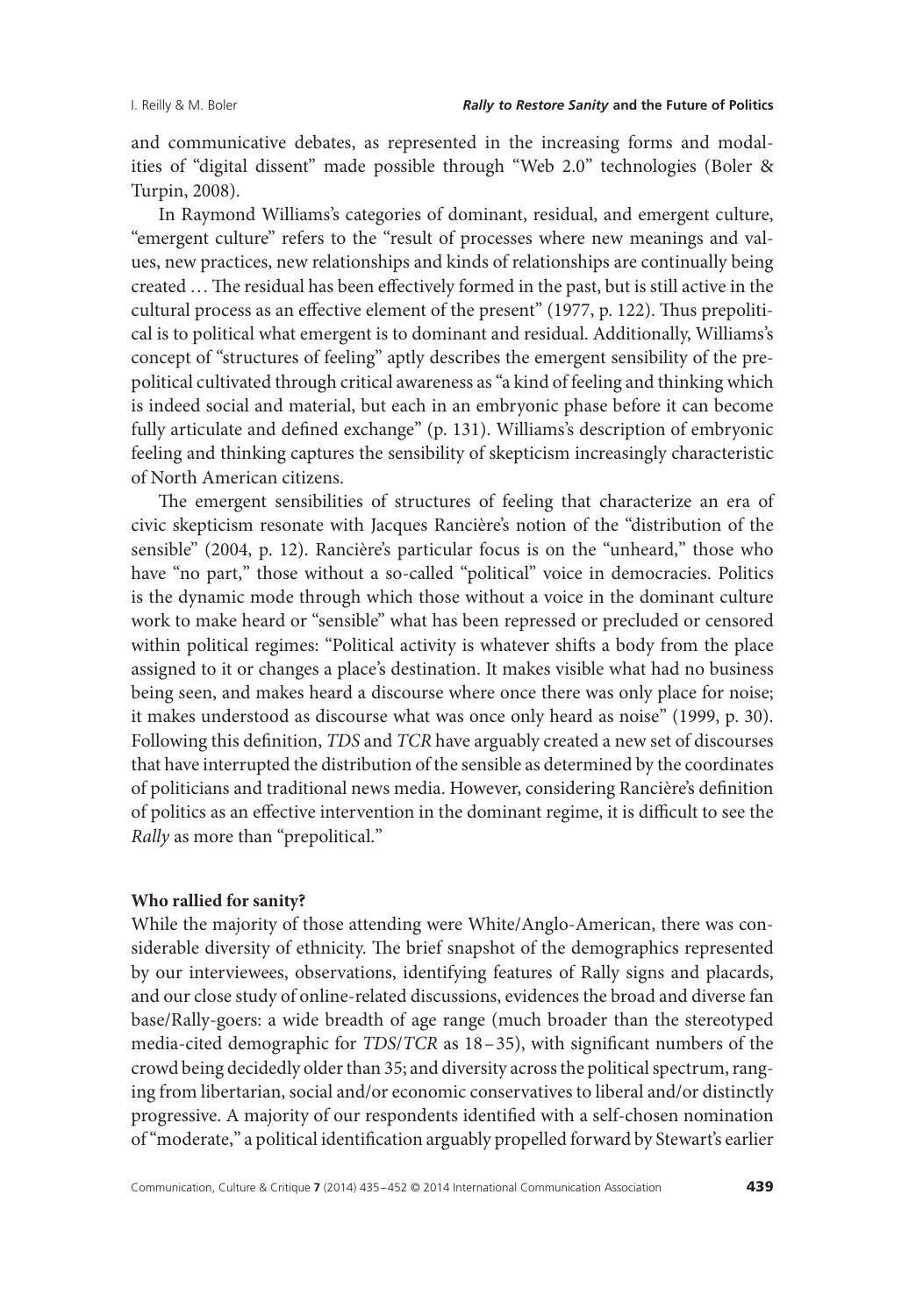#### **Rally to Restore Sanity and the Future of Politics Contained Account Account Account Account Account Account Account Account Account Account Account Account Account Account Account Account Account Account Account Accoun**

reference to the event as the "Million Moderate March." The notion of being politically moderate was clearly embraced by attendees, both in the spoken interviews we conducted and manifest in the creative signage and placards that blanketed the Mall. One interviewee went so far as to credit his newfound interest in national politics to the emergence of what he called "a more moderate movement, as opposed to just the left and the just the right." One sign captures this notion of moderation quite well: "What do we want? Moderation! When do we want it? In a reasonable time frame."

In terms of contextualizing audience demographics more fully, Rally signs and placards provide further insight, cutting across a number of categories: age ("Confused senior citizens for sanity"), gender ("More women in politics but please no winking"), sex ("I masturbate and I vote, but not usually at the same time"), education ("I'm not threatened by your post-secondary education"), and race ("We are citizens, not terrorists"). The audience's diversity is strongly reflected, however ironically, in the pageantry of signs and displays, lending the Rally the look (albeit not the feel) of a conventional Rally. In terms of demographics, the Rally certainly frustrates longstanding perceptions and assumptions about who comprises the Comedy Central audience. Even Stewart took the liberty of pointing out the audience's striking diversity, suggesting that the "ten million people" in attendance represented a "perfect demographic sampling of the American people." Stewart kicked off the event by illustrating the impossibility of generalizing the political views of individuals attending a Rally of this kind (and perhaps tellingly of who exactly watches the program): "Here's what we're going to do. We're going to count off. Pass the mike around, and say your number and then identify your demographic—you know, like Native American/lesbian." He then handed the microphone down to the crowd, and the count off proceeded through quite a number of the crowd, to great laughter. Playful banter aside, Stewart rightly gestured toward a greater appreciation of just how broad, diverse, and fragmented the Comedy Central audience has grown to be.

Thus despite the moderation proclaimed by many in the crowd (and reinscribed by virtue of the fact that any political sign or placard at the Rally could be read or intended as ironic), one easily identifies distinctly progressive leanings of a majority of Rally-goers. Further support of the progressive partisan stance of Stewart and Rally attendees lies in the fact the *Rally for Sanity* was mobilized in reaction to Glenn Beck's far right rally.

### **Discussion**

For all the debate generated on the part of journalists and media pundits, nowhere were the complexities of the Rally's significance more visibly registered than in the online and offline discussions promoted by Rally-goers and other observers of the Comedy Central event.

Allow us to briefly review the recurring themes that emerged in our groundedtheoretical analysis of the 40 *Rally* interviews we conducted. Together, these interviews highlight the shared and diverse characteristics, perceptions, and hopes of the participants. Themes include desires: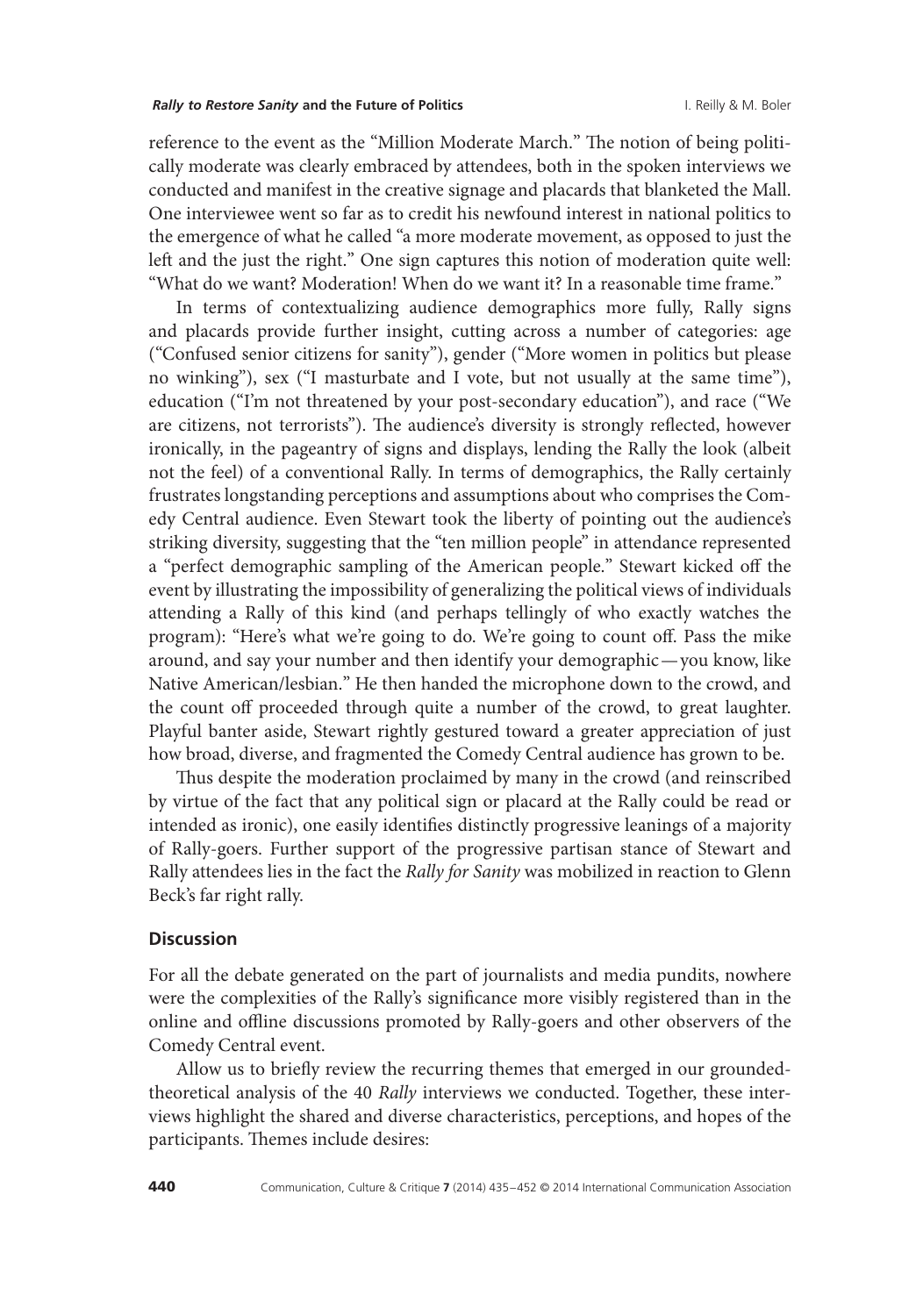- **1.** to cultivate a shared set of sensibilities, to congregate amidst a crowd of other like-minded people (in spite of different political stripes);
- **2.** to move beyond partisan binaries and cultivate the capacity to see both/all sides of issues;
- **3.** to identify oneself outside of the limited parameters of existing political categories (e.g., identifying as politically "moderate");
- **4.** to create "a better future" and generate greater "awareness."

### **Turning apathy into action, and hoping for a "better future"**

In the weeks leading up to the *Rally*, over 230,000 Facebook users signed up as "going" to the Rally with 109,000 in the "maybe attending" category. The text for the FB Rally Page opens:

"I'm mad as hell, and I'm not going to take it anymore!" Who among us has not wanted to open their window and shout that at the top of their lungs? Are you one of those people? Excellent. Then we'd like you to join us in Washington, DC on October 30—a date of no significance whatsoever—at the Daily Show's "Rally to Restore Sanity." Ours is a Rally for the people who've been too busy to go to rallies, who actually have lives and families and jobs (or are looking for jobs)—not so much the Silent Majority as the Busy Majority. If we had to sum up the political view of our participants in a single sentence …we couldn't. That's sort of the point.

Online conversation on Facebook ranged from coordinating travel arrangements to heated discussion about the *Rally*'s purpose and message. Thousands expressed their affiliation with the upcoming rally as an act of civic participation, however broadly defined. As one online commenter noted, "I'm flying in [to the Rally] from California. So excited!! This will be the first 'activist' thing I've done since having kids (and becoming a 'responsible adult')." In an interesting progression, another "responsible adult"/group member replied enthusiastically to this comment, speaking to the Rally as "a chance to show up and stand for something." Given the secretive nature of the event (Stewart and company keeping a closed lid on the general content and structure of the Rally until days before it was staged), this kind of optimism surfaced in many places. Importantly, however, optimism is here linked to an activist sensibility and not merely to a consumerist appetite for comedic entertainment.

This brand of optimism is perhaps best encapsulated in a statement made by one of the young women we interviewed at the Rally who, when asked what prompted her to come, framed the event in these revolutionary terms: "I feel like this is really the spark for our generation to start a political movement because I feel like a lot of people our age [18–24] are not at all interested in the issues and I feel like this is getting it on the map." In her view, the Rally not only proved an opportunity to express one's civic responsibilities but also to inspire a larger political movement. Another interviewee echoed this sentiment more modestly when she suggested that Stewart and Colbert be credited for attempting to "turn apathy into action." Several respondents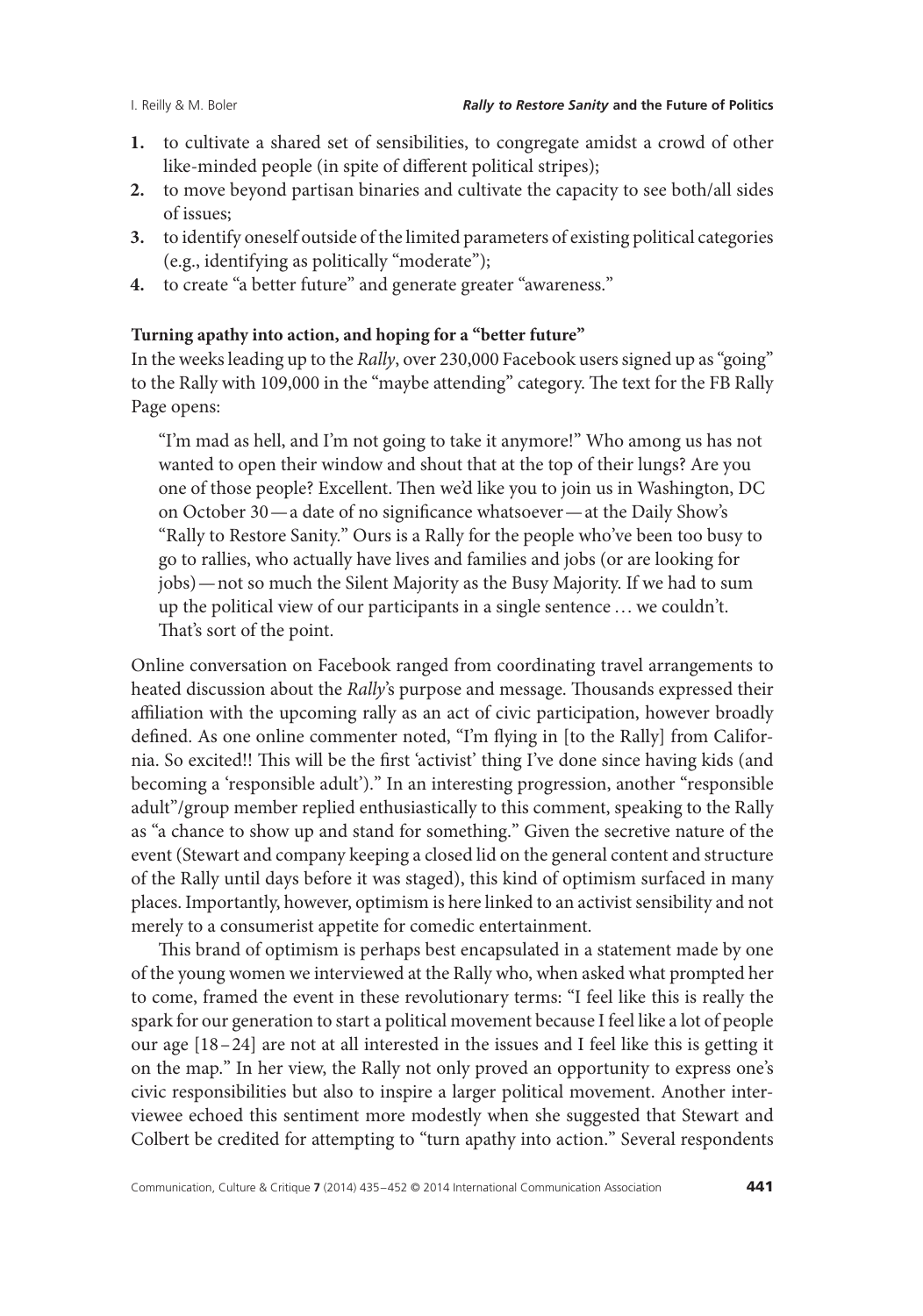identified with the "progressive" nature of the Rally, noting that an event of this kind promotes, in the words of one interviewee, "the idea of thinking that the future will be better ... It's not really cynical." This vague hope for a "better future" arose numerous times:

Q: And what's your hope of what will come out of the Rally today?

Whitney: Fun! It may be a restored sense of faith in humanity .... That maybe things could be better, yeah.

Here we witness the hopes and desires of inchoate or weak groups and individuals expressing future-oriented demands or aspirations, the Rally serving as a prepolitical gateway to future civic engagement.

### **"Cynical and apathetic couch potatoes"? Not!**

Our interviews provide unique insight into the diverse counterpublic of Comedy Central fans—an audience too often dismissed as "stoned slackers" and "dopey college kids" (Millican, 2006). As our interviews and observations demonstrate, consumers/viewers/fans of the "fake news" of *TDS* and *TCR* represent a broad audience diverse in demographics of age, gender, sex, class, race, and political affiliation. Contrary to previous scholarly claims and stereotyping of *TDS/TCR* viewers, these diverse fans are by no means an apathetic audience wishing merely to laugh at current events from the comfort of their living rooms.

Not only does this event contradict previous scholarship suggesting that watching *TDS* may likely cause cynicism and discourage college-aged youth from participating in elections, but the noted creativity and political diversity (most evident in the unusually creative and diverse signs created by Rally-goers) of this historical turnout reflects a highly engaged citizenry. *TDS* is by no means a "cause" of cynical disaffection with voting or politics (Baumgartner & Morris, 2006); to the contrary, this mass turnout of nearly half a million North American fans willing to travel thousands of miles reflects a new kind of citizenry:

I think everybody came with their own agenda and even though most people didn't hear what was going on or anything else they came and you can't call them couch potatoes now, can you? …They were on their feet! (MC, from Minneapolis, 78)

A number of those we interviewed experienced the *Rally* not as "prepolitical" but rather as being a call for particular kinds of civic action, such as voting. For such attendees, there was a legitimate sense that the Rally would serve as a fundamental rallying cry of democracy, to "get out the vote" in what was being described as a pivotal midterm election for the Obama administration. The clearest political message beyond having adopted the Rally cry to "restore sanity" was the importance of voting; as one of our interviewees stated emphatically, "I hope that a lot of the people that came would really go vote, that it would really activate them." Voting was, arguably,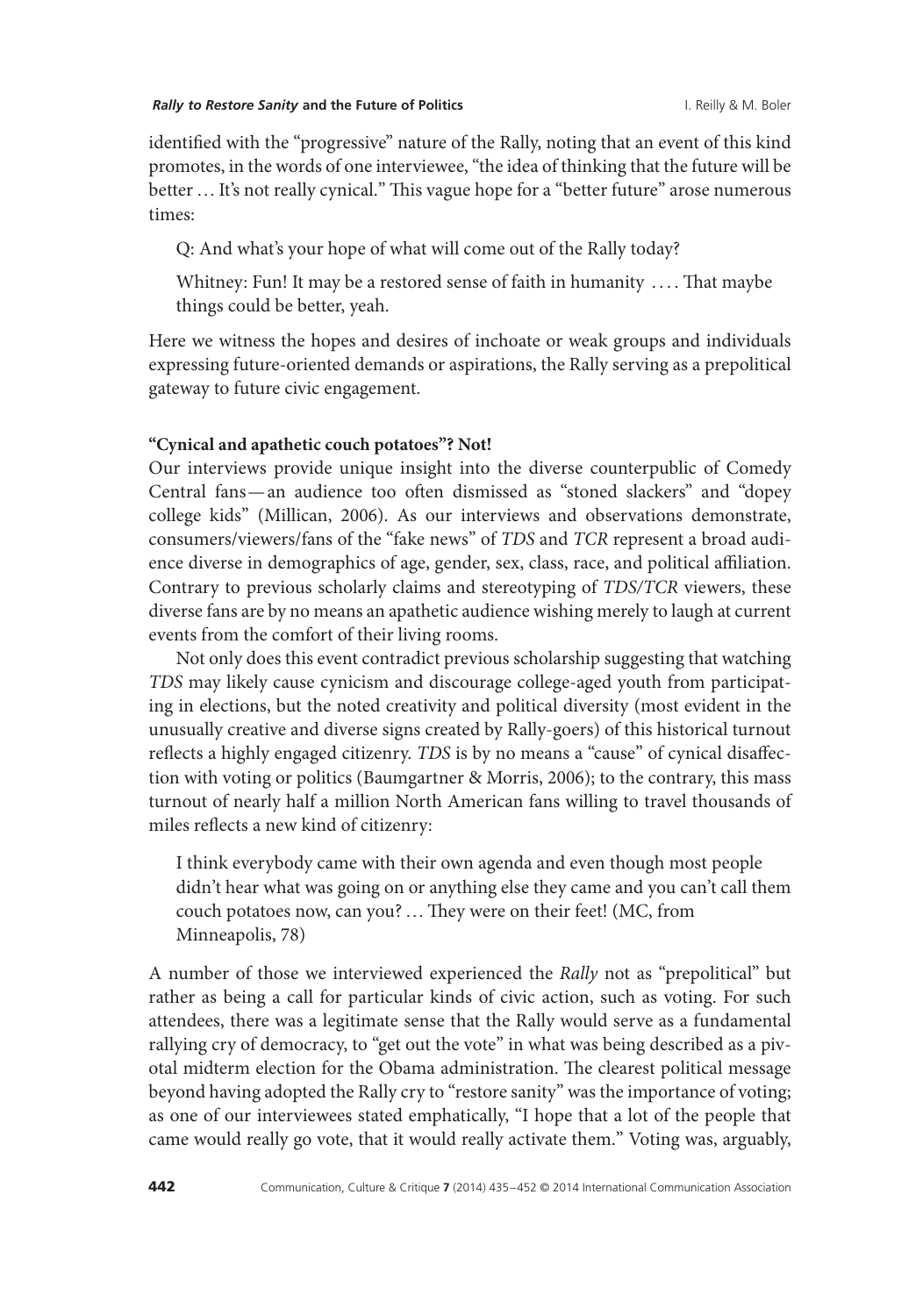only on the collective radar because the national U.S. 2010 congressional election was taking place 3 days after the rally.

In further direct contradiction to claims that watching *TDS* causes cynicism and disaffection from electoral politics, many of those we interviewed at the *Rally* spoke to us about the importance of voting and were acutely aware of the stakes of the upcoming congressional election:

The main, core message [of the Rally] is going to be: vote, vote, vote. And I like that. I think that, you know, people need to get out there because it just seems like it's the Tea Partiers and it's the young Republican vote that's getting up, that are voting and there's so many of my generation that just doesn't seem motivated enough to, and we need to have that fire, we need to have that motivation to make ourselves heard. (Carolyn)

I hope it gets political, honestly, 'cause, like, I am here for the one fact that, like, you don't wanna take yourself too seriously and you're kind of here 'cause you feel like it's a once-in-a-lifetime thing that you're getting a part of, but also, like, the election is on Tuesday, and it is freaking a lot of people out, and so I hope that with everybody here mobilized—I'm sure a lot of people here are already voting but I hope there is a message that everybody needs to go out and vote because—we can't let the crazies take over. (Steven)

Thus, while we are arguing that the event was largely prepolitical, there were significant exceptions of Rally-goers who indeed read the event as political, or attended as persons already politically engaged in other realms of activism or organizing such as to "get out the vote."

# **Prepolitical as actively seeking like-minded communities**

As noted earlier, the *Rally* mobilized citizens to attend from all corners of North America, inspiring others to be copresent with other like-minded people. While indeed the best way to describe this Rally is as a "happening" at which people simply wanted to "be" ("I wanted to put my body where that was, and that's why I came")—and while many were there because they are fans of *TDS* and *TCR*—few if any were present as fans thronging to see or meet celebrities. This was illustrated by the fact that people were content to simply "be" present; as one interviewee put it, "I don't know what the message is, but I'm glad I could be here." In fact, a vast majority was not able to see nor hear the stage performance organized by Comedy Central due to a terrible sound system and because the crowd was so large that most were up to half a mile away from the stage. When responding to our question about why they had come, interviewees did not say, "to see Stewart or Colbert." Rather, they spoke of *TDS* or *TCR* as being a highly valued, central, and indispensable part of their lives and media viewing rituals. It was, in the end, sufficient to be part of the happening as a way of embodying a loyalty, dedication, and respect for the media criticism and "sanity" they deem Stewart and Colbert offer on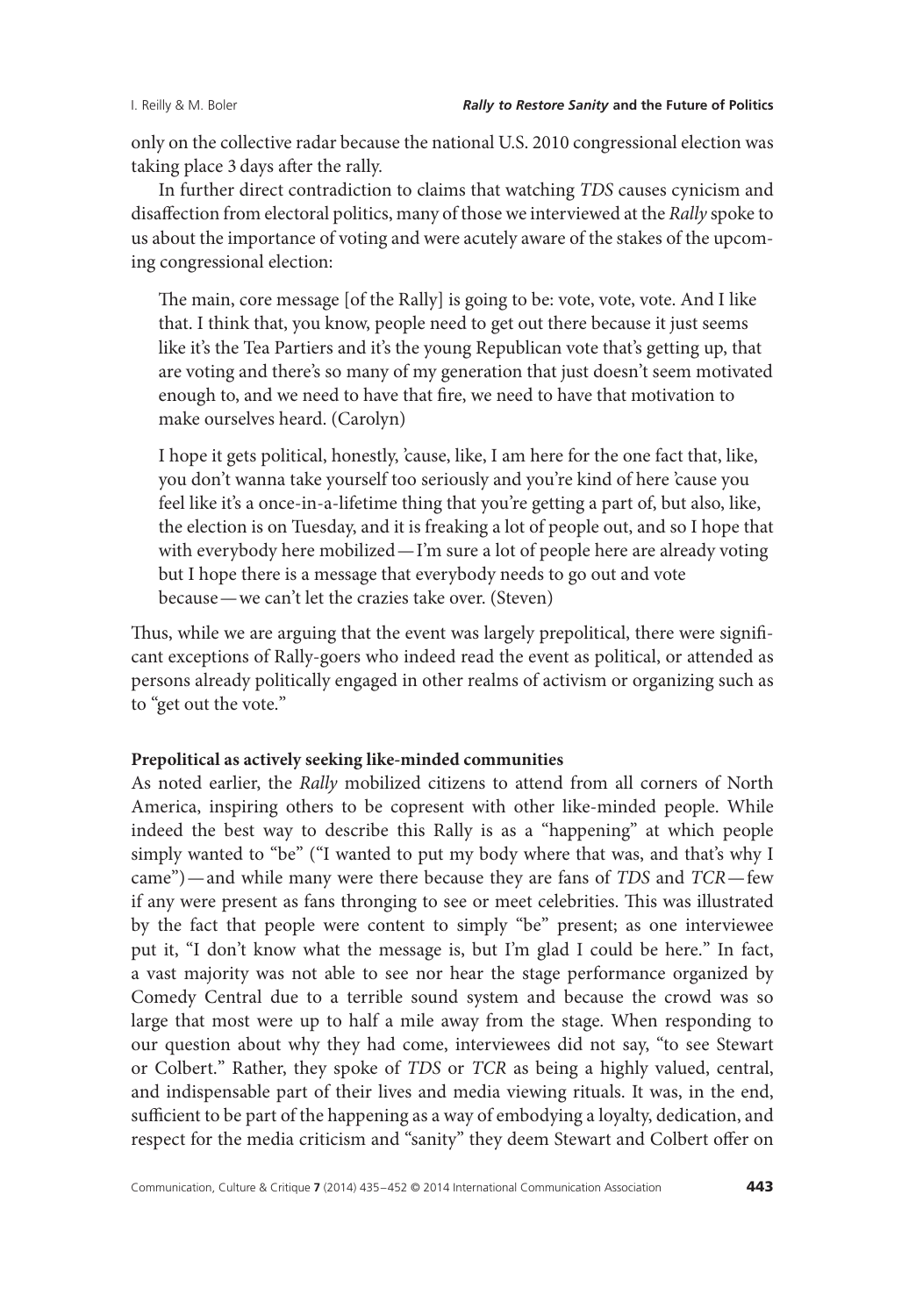#### *Rally to Restore Sanity* **and the Future of Politics** I. Reilly & M. Boler

a nightly basis. As one participant stated, "This is just like Woodstock, only with the clothes on."

If the idea of congregating for political or civic reasons failed to capture the imagination, establishing a sense of "shared sensibility," belonging, and community certainly did. Uncannily illustrating Williams's description of structures of feeling, one attendee stated in a televised interview, "It's amazing to be able to hear the words that you feel and that you think everyday, spoken to a large amount of people—and you know they're agreeing with you, too" ("Should News Outlets"). Similar to the desire for shared or increased "awareness," was the frequently cited hope or desire to experience up close the "shared sensibilities" of Comedy Central fans gathered together en masse:

John: We don't have a whole lot of specific hopes. We knew there would be a lot of people who share our sensibilities and I think that's the main reason that the three of us are here. *It is empowering to be with people that share my sensibility*.

Respondent 2: Yeah, *it's nice to know you're not alone*. (emphasis added)

The desire to be with others who share one's "sensibility" also resonates with Rancière's descriptions of the distribution of the sensible. For example, another man (attending the Rally with friends from Nebraska) described the pleasure of being with fellow fans: "Watching Colbert on the TV is one of my favorite pastimes in the evening and *it's just getting a chance to see everybody that likes to watch it come together* and, you know, have, just, make a statement, you know"? "What I've enjoyed so far," a Rally-goer from Florida told us, "is just *meeting all of the people who are of like minds*." In an insightful comment, one respondent expressed his sense of belonging to an inchoate social group: "I have no agenda, I have no message. I'm just amazed that there's so many…I wouldn't expect there'd be this many sane people in America."

# **Hopes for "awareness" and transcending two-party politics**

Stressing the hope of seeing beyond narrowly defined points of view, an older, educated New Yorker commented, "Well, I guess, the greatest hope is that the Rally will reverberate throughout the country so that other people will understand the importance of it and its potential effect …that it will cause people to see other points of view." This hope that people could come to see "other points of view" was channeled by others who hoped the *Rally* would lead to greater "awareness":

Marlon: I'm glad that it's being broadcasted on Comedy Central, still, but, like you said, it would maybe be a good step towards, like, awareness. A lot of people …A lot of people here would, like, meet each other, form groups for, like, political groups, for further awareness outside of this small [gathering].

Another addressed our question about cynicism and countered, "I think that what they say is true that a lot of truths are said in jest and I think it's only through humor that we can really acknowledge some of the more depressing parts in life. I think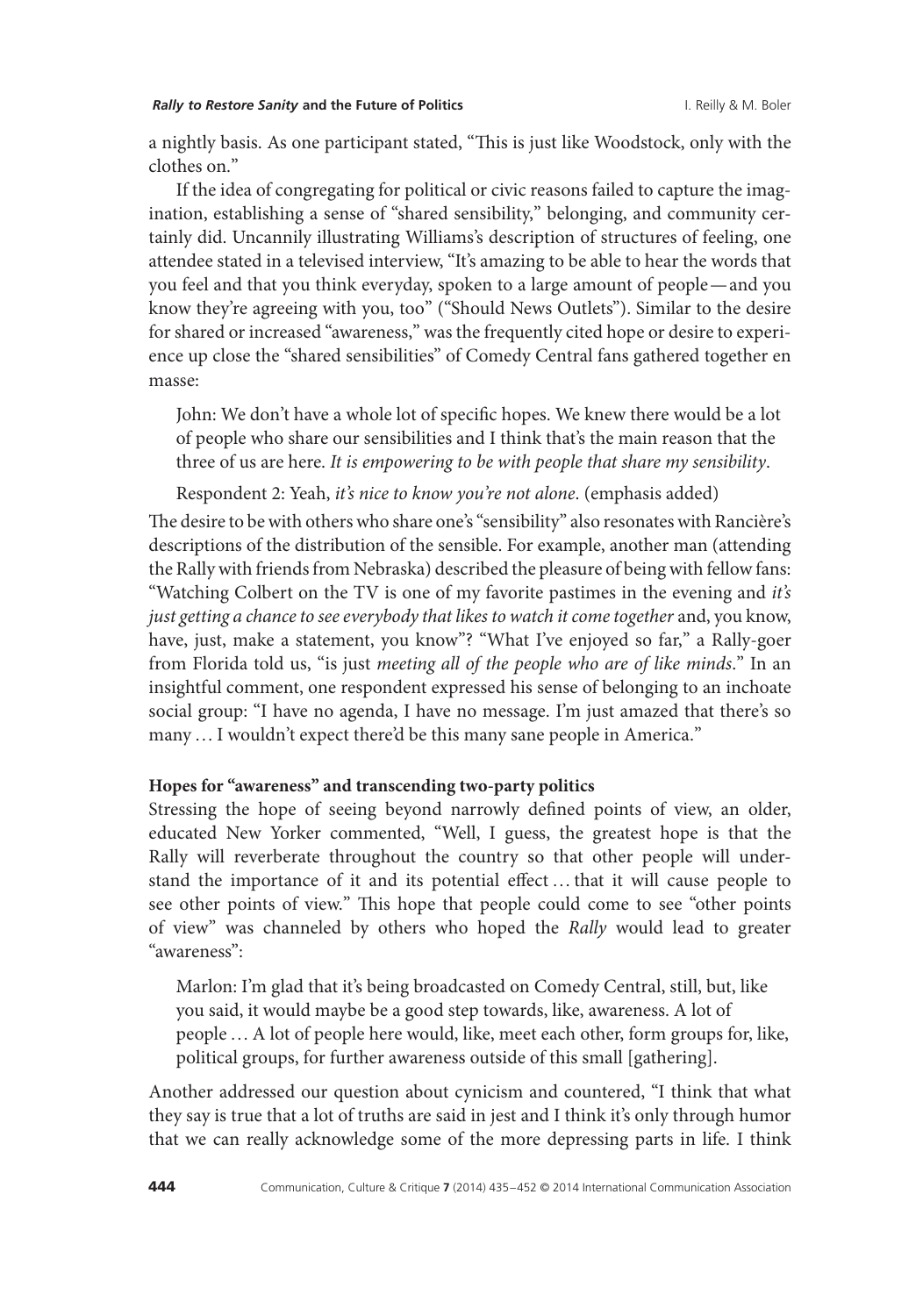it's actually *helping people be more aware of issues*" (emphasis added). Together these responses illustrate the *Rally*'s role in acclimating those who have not felt "included" in civic debate by providing an undefined, yet civic space and place through which people's copresence expressed their political hopes and frustrations.

Related to this desire for seeing other points of view, another recurring theme to emerge was a plea on the part of attendees to rise above partisanship and to refuse tired and worn left/right categorization. Stewart elaborated the aims of the *Rally* during the event itself:

The image of Americans that is reflected back to us by our political and media process is false. It is us through a funhouse mirror. We hear every damn day about how fragile our country is, on the brink of catastrophe, torn by polarizing hate, and how it's a shame that we can't work together to get things done. But the truth is we do. We work together to get things done every damn day. The only place we don't is here [in Washington] or on cable TV. But Americans don't live here or on cable TV. Where we live our values and principles form the foundation that sustains us while we get things done. (Montopoli, 2010)

The binary of two-party politics was frequently criticized by interviewees who repeatedly noted their wish to transcend the either/or polarization of politics. As one Guy Fawkes-inspired respondent noted, "I don't really adhere to Democrat versus Republican and I don't really like how a lot of the debates go in this country, so this is a good way to show my 'Hey, we need to be a little bit more calm about what we're doing.'" Echoing this statement, another told us, "I think that it will let people know that [rally-goers are] not just a bunch of radical nutcases and that we actually do have opinions that maybe aren't so different than depending on whether you're Democrat or Republican 'cause I'm pretty sure there are a lot of both here." Another interviewee spoke to the power of "knowing that there's so many people of like minds that aren't necessarily on one side or the other, and [seeing] that there's a whole bunch of us that are right there in the middle and really want to be reasonable."

### **Post-***Rally* **disappointments**

The range of respondents' emotional registers—enthusiasm, optimism, pragmatism, and curiosity—inevitably came to include disappointments regarding the vision and outcomes of the Rally (or the lack thereof). In the days following the event, fans of *TDS* congregated on the Comedy Central-operated forums mostly to discuss the brilliant creativity deployed in Rally signs, slogans, and T-shirts (and to talk about the various modes of transportation used to move to and from the Washington Mall). Those who did have stronger political views were in fact frustrated and disappointed that Stewart had not defined a rallying cry or "cause," expressing a disconnect between the hopes they felt when the *Rally* was first announced, and the unrealized hopes of a shared political aim or goal that never materialized. This disconnect is best encapsulated in a post-*Rally* response posted on a Comedy Central/*TDS* message board forum: "The message was obscured with parody, and so not much time was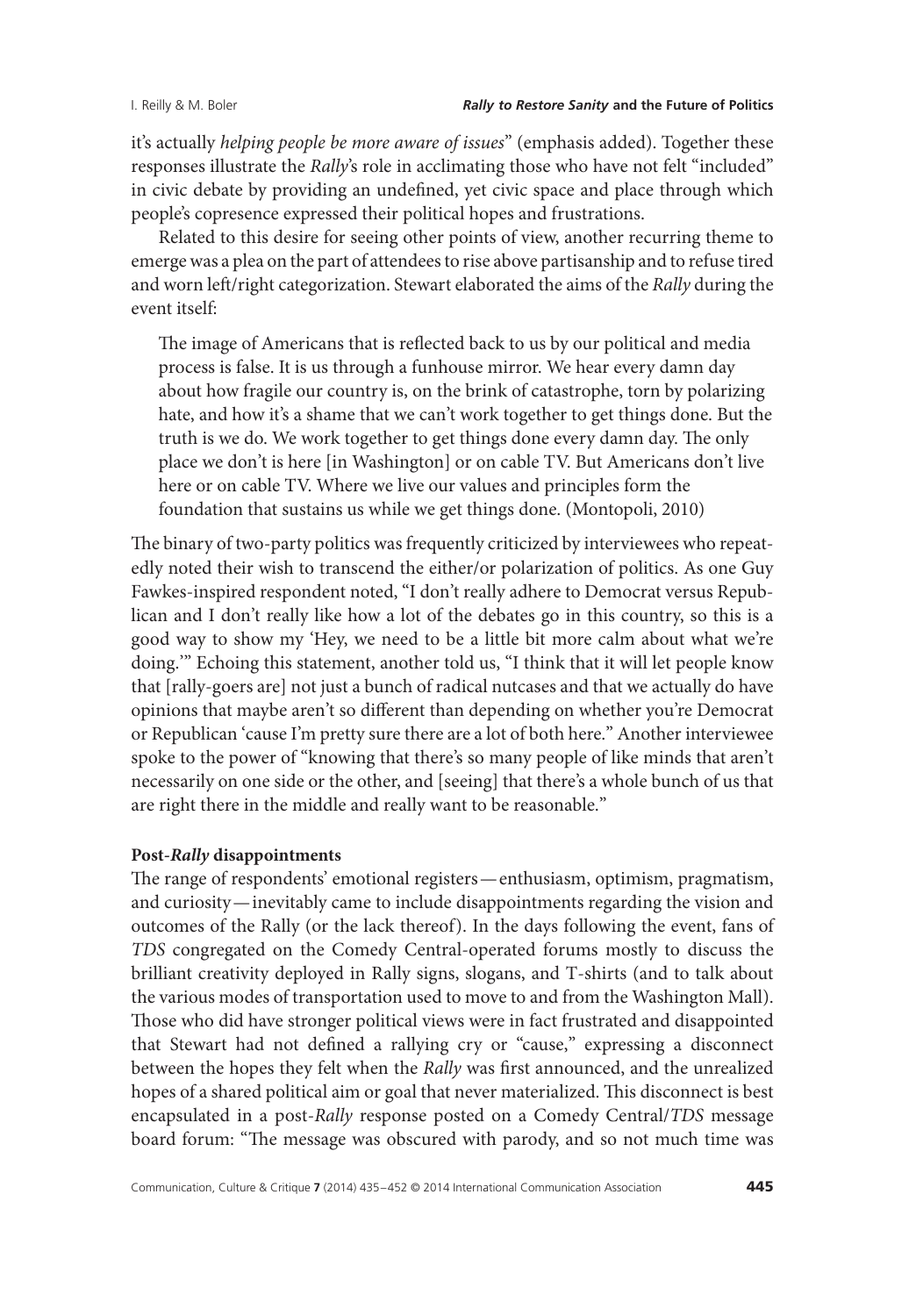spent explaining their intent for the Rally…To call for a Rally means, a call for action, and that message was lost."

Another thread of discussion that struck a chord with fans materialized after one woman posted a comment expressing her supreme dissatisfaction with the Rally experience as a whole ("Anyone Else Really Disappointed?"). She describes her costly travels from Seattle to Washington, DC, as well as her unsuccessful attempt to join Rally-goers on the Mall. Due to both traffic and pedestrian congestion, she was forced to watch the broadcast from her hotel room— the "unfunny comedy, lame music[al] acts …and Jon's stupid commentary at the end." As her post makes clear, her disappointment stemmed from Stewart's willingness to call out his audience as being part of the larger problem of political partisanship: By insisting that liberals are just as much at fault for "the insanity and the bullshit" of what counts as public discourse, she argues, Stewart is evading the real problem— the lack of accountability from "right-wing thugs." Not mincing her words, she concludes: "So really: Fuck you, Stewart. Seriously. You're a coward."

Twitter users also echoed this sentiment; take, for example, this (re)tweeted post by @LasVegasJessica: "I'm still pissed at #Stewart & #Colbert for #Rally4Sanity. Promoted apathy & bullshit bipartisanship. #NEVERAGAIN." What makes Twitter posts of this kind so interesting is that the dissenting perspective displayed here is easily searchable via hashtags (#Stewart, #Colbert, #Rally4Sanity"), making the comments more readily visible to already interested parties. For fans of Stewart and Colbert not normally presented with negative depictions of their heroes, these *TDS* forum comments and Twitter posts serve as perhaps unusual reminders of just how broad and potentially divided fake news devotees can be. The original "Disappointed" post is significant because it solicited a broader set of comments on the disappointments participants experienced following the Rally; the post would also incite *TDS* forum members to critically evaluate the event's political shortcomings.

Overall, forum discussants quick to criticize the Rally were generally more tempered in the direction of their attack. "In a country of 300 million people," begins another entry, "one Rally and one day of music wont [*sic*] do the job, and it never will." Importantly, frustration also stemmed from a number of circumstances that were peripheral to the event: extended wait times at DC Metro stations, ineffective crowd management, and inconsistent telecommunications networks on the Mall, not to mention the near-nonexistent audiovisuals for the enormous crowd. Thus, it is worth noting the degree to which frustrations and disappointments hinged on numerous factors: political commitment ("Stewart is evading the real problem"), ideological (or nonideological) motivations and expectations ("promoted apathy & bullshit bipartisanship"; "one day of music [won't] do the job"), and miscellaneous everyday factors (crowds, wait times). If the uneasy convergence of politics and entertainment produces conflicting outcomes for the players involved, it is also noteworthy that peripheral phenomena can just as easily influence perceptions of the event. Indeed, such comments serve as important reminders of the lived experiences of citizens negotiating the personal, the political, and the everyday, expressing the difficulties that are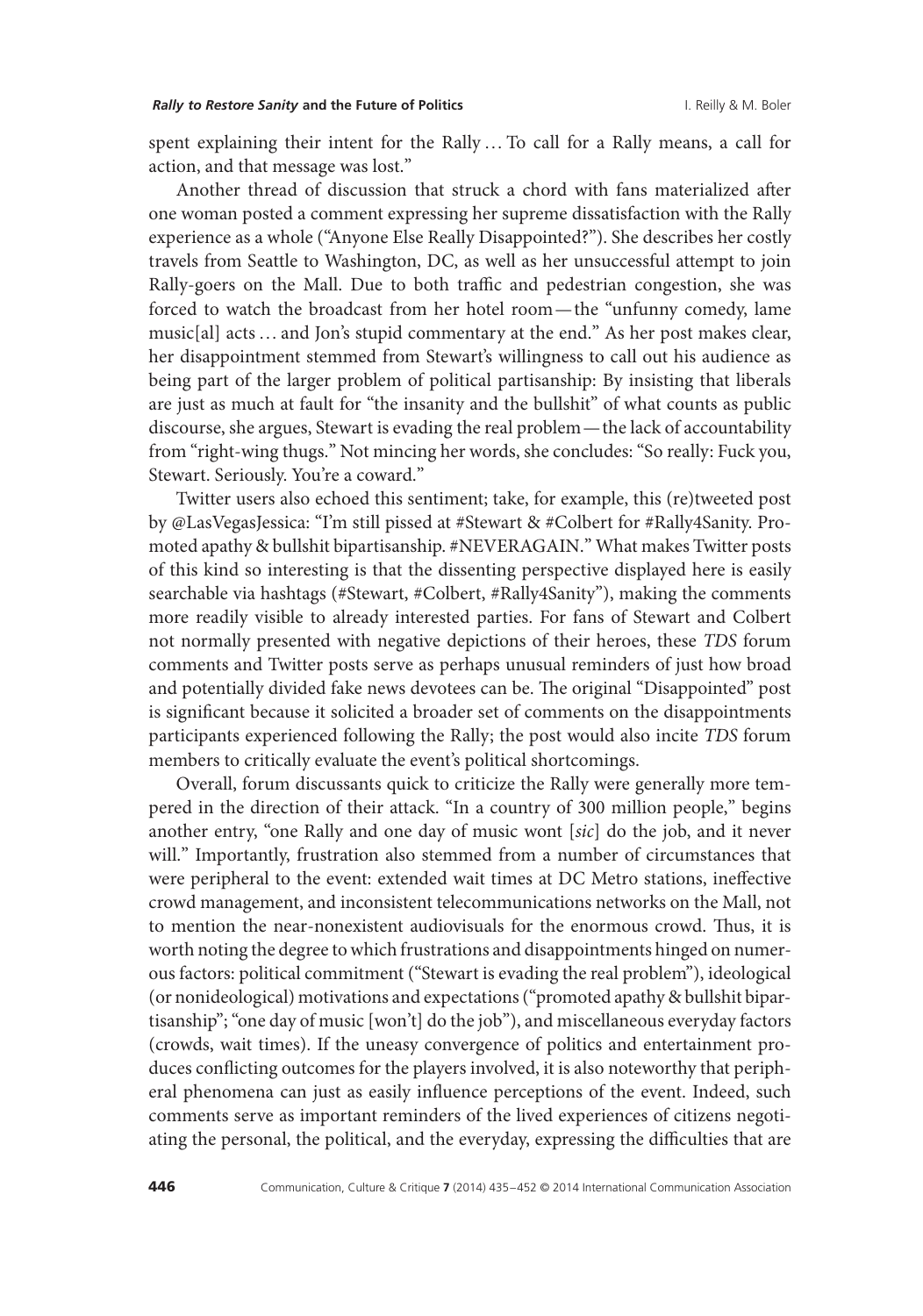inherently part of balancing these overlapping phenomena. In other words, this aspect of the Rally brings into sharper relief what Jones calls, "the interplay of everyday life and political consumption," a complex intermixing of the personal and the political that produces "different meanings to be used in the construction of political reality by citizens" (2006, p. 373).

What is clear is that disappointed attendees had envisioned the Rally as an event that would express or enact some kind of political framework; the prepolitical Rally they attended, however, would ultimately materialize as an embryonic stage in the cultivation of critical sensibilities and awareness, emergent "practical consciousness" (Williams, 1977), and as an informal, initiatory training ground for future civic participation/engagement (Dahlgren, 2006) for everyday citizens operating outside of the political process (Callahan, 2010; Rancière, 1999).

### **"Shouldn't the people that don't attend rallies have a Rally themselves?"**

The notion at the center of this essay— the prepolitical engagement of watching *TDS/TCR* inspired or incited the act of attending a "Rally for Sanity"—merits further scrutiny. Rally-goers embraced the opportunity to congregate without having to pledge allegiance to any particular party, platform, or political bent. Lacking language to articulate this embryonic, prepolitical, amorphous sense of a desire for connection and togetherness with other "like-minded" people who share the frustration with existing electoral politics and poor media performance, attendees highlighted recurring themes of "moderation," "awareness," and "hope for a better future." As such, they can be seen to represent the prepolitical sensibility of the "people that don't attend rallies." Evidencing this "prepolitical" consciousness, the majority of those we interviewed told us that this was the first time they had ever attended a Rally. Many expressed surprise at the fact that they themselves had elected to attend this Rally. The phrase "I'm not really political," as crystallized in the words of one interviewee, would resonate with a number of our respondents:

I've never been to a Rally before, I've never done anything like this. I don't think any of you guys have, but this got us off the couch and doing this sort of thing, so hopefully it'll make some sort of impression. (Darrel, from Nebraska, mid-40s)

In line with Rally-goers' self-descriptions as being "not political" and having "never attended a Rally before," our discussions with attendees revealed the inchoate and prepolitical articulation of somewhat vague sensibilities regarding hopes and reasons for attending:

I really hope that, like, that's what the next generation like my generation does instead of, you know, talking about the craziness of, you know, who called what who …and actually sit down and be reasonable about the issues that we get that we have to deal with. And that's why I'm here …To promote the next generation of reasonable people.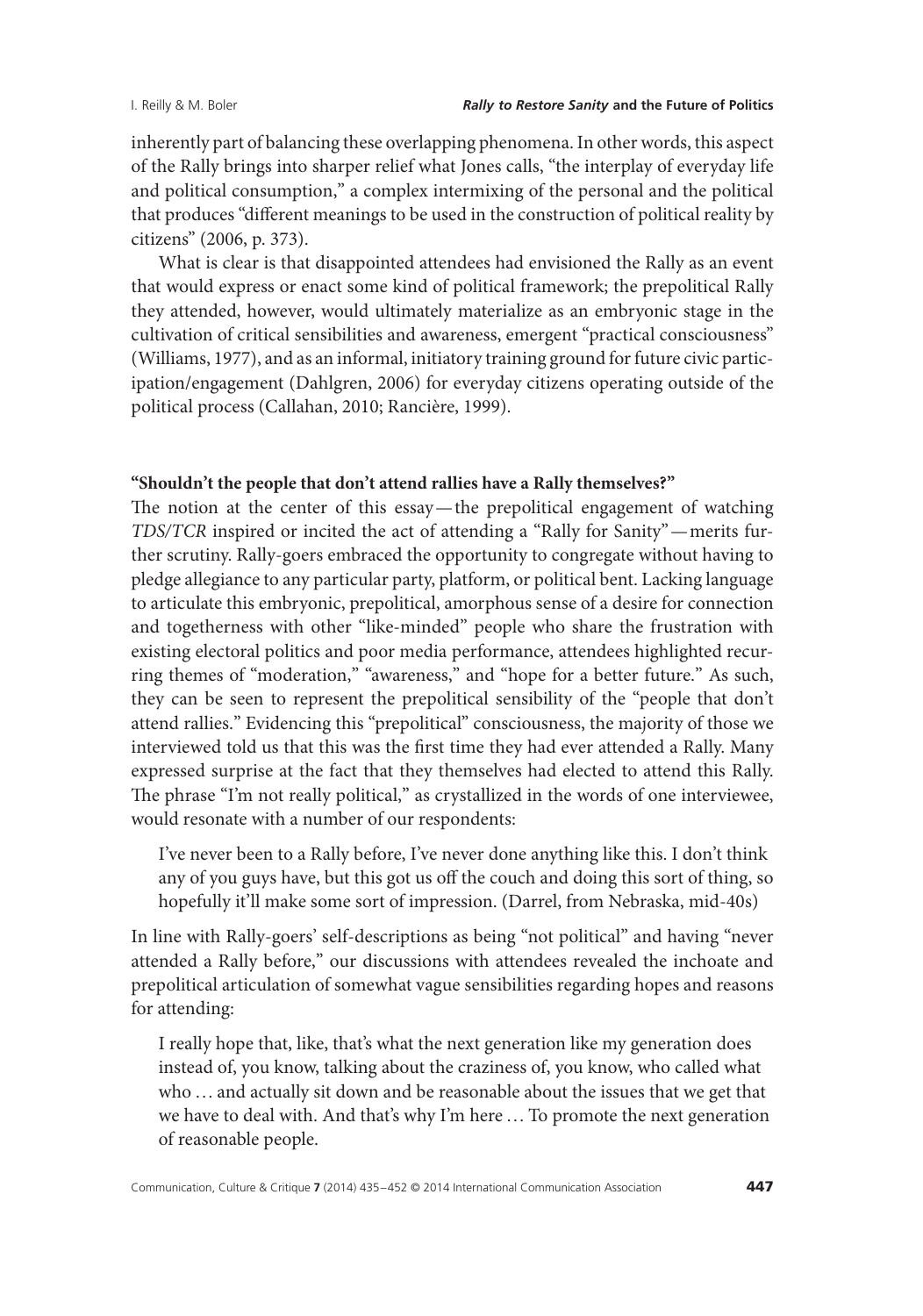With satire informing both the tone and mood of the day, some joked about the vagueness of their reasons for attending:

Q: And what brought you today to the Rally?

Mark: She brought me to the Rally.

Jenny: We hopped on a bus. Found our way here.

Mark (to Jenny): I think they mean more, like, a little bit more existentially what brought us to the Rally.

Jenny: I just wanna restore sanity.

Mark: And I wanna keep fear alive. Why did we come? *I don't know, just seemed like the right thing to do*…*I don't know. Is that a bad answer?* (emphasis added)

However uncertain or ambiguous the reasons for attending, nearly half a million people showed up on the National Mall for this historically record-setting Rally turnout.

As we heard repeatedly from our respondents, and as Stewart himself made explicit in his concluding remarks, being there and/or showing up was the most important part. Speaking to the broader significance of being there, recall a previous respondent's view that "even though most people didn't hear what was going on or anything else [during the Rally], *they came*—and you can't call them couch potatoes, now can you? *They were on their feet*" (emphasis added). For a generation that has "never known effective social movements, or collective action" (Barbara Epstein, personal communication, 24 July 2011), the notion of being there or showing up is key to understanding how this Rally may prove an important touchstone in the elaboration of future political organizing. It is here that the event provides some measure for thinking about how a Rally organized by a powerful media corporation and orchestrated by political comedians may arguably serve as "the embryonic stages of collective action for groups outside the political process" (Callahan, 2010, p. xxii).

This was not, as Politico bloggers contended (Hohmann, Cogan, & Tau, 2010), a "largely apolitical" Rally that played out "in the most political of contexts," but an event that signals a potentially constructive cultural mode of engagement for politicizing and/or mobilizing citizens who would not otherwise explicitly participate in civic life. Representing a key phase of emergence within civic debate, the thoroughgoing critique of politics as a right/left spectrum of insanity makes visible the emergent demand for the redistribution of the sensible. When asked to describe any previous ties to political participation, a female respondent from Canada described herself as apolitical, with the caveat that while fake news had not previously incited her to any kind of political action, the Rally had "moved me to be here today." As she puts it, "I consider this [a form of] political action, even though its roots are in comedy and curiosity, I think that there's a political aspect to coming to this Rally." One group of male interviewees expressed genuine surprise at their own involvement, citing the Rally not only as an event noteworthy enough to "get us off the couch," but one that will "hopefully make some sort of impression." Summing up this point nicely, a man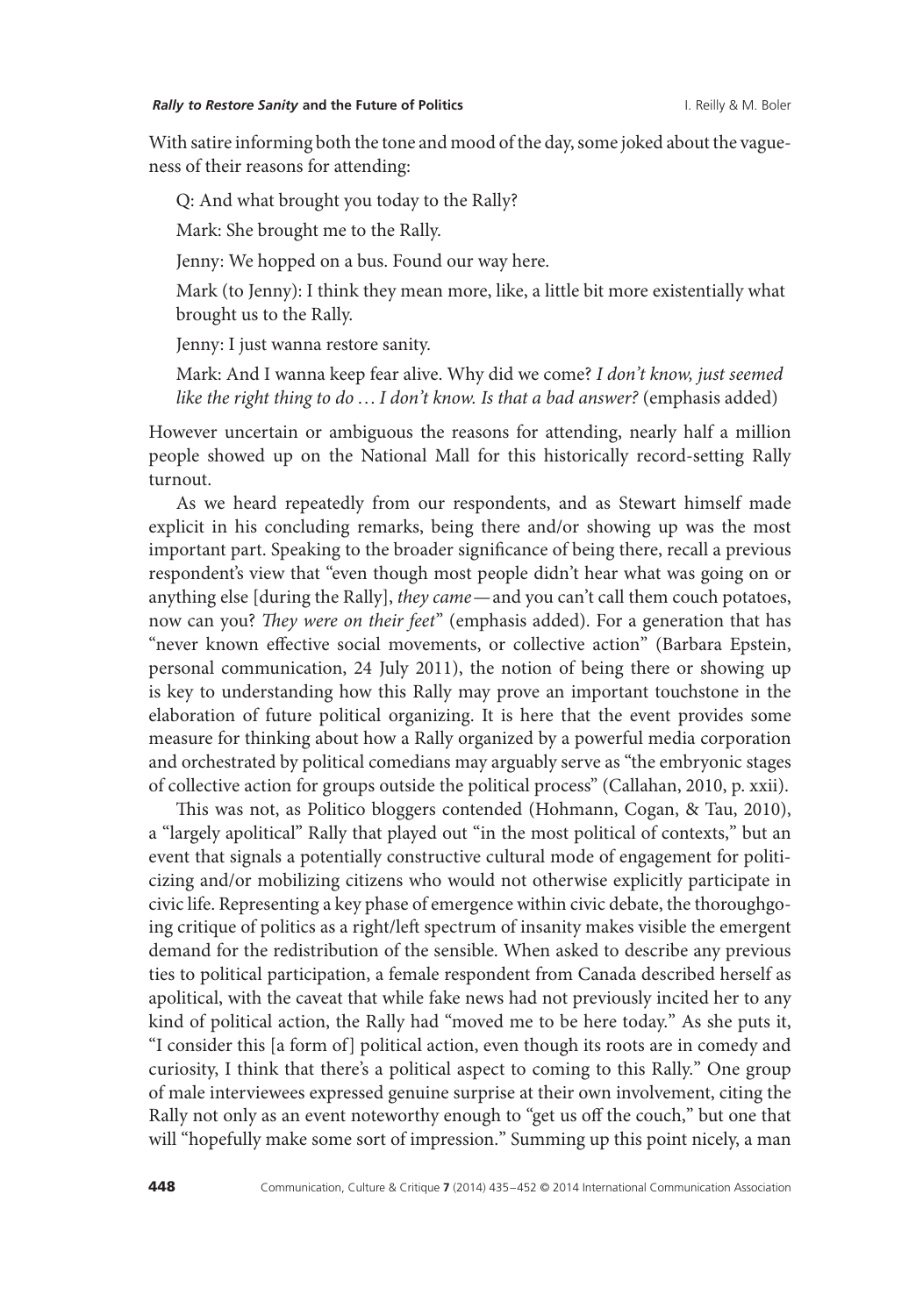in his early 60s (accompanied by a friend and their two wives dressed in expensive tailored conservative suits, none of whom looked the type you'd see at any Rally) confessed that, outside of what he deemed more "charitable pursuits," the Stewart/Colbert call to attend is "probably the most that anybody has ever caused me to move to this level." Another female respondent (from Annapolis, MD) reinforced the constructive nature of the Rally in these terms:

One of the effects is happening right now, from all the people that were sitting on their asses watching this TV show or watching it online at home came to D.C. There are people from LA, there are people that fucking Oprah [I don't know if you can say that, sorry] flew, like, across the country to get here for two days. You know, I think, this is not going to lead to apathy whatsoever. Again, for our generation, this is the first time for us to come together for something.

Her comment that "this is the first time for us to come together for something" reiterates Epstein's point that "this is a generation that has never known effective social movements, or collective action" (Barbara Epstein, personal communication, 24 July 2011). Despite disappointments in the *Rally*'s outcomes, we suggest that this prepolitical consciousness (as a demand for a redistribution of the sensible) constitutes not only a significant interruption of the dominant order but also an important facet of the emergent structure(s) of feeling for the 21st century. Epitomizing the *Rally* as prepolitical is the statement of one interviewee—who traveled to Washington, DC, from Nebraska with a group of five friends, all of whom never having attended a Rally before in their lives—who counters his friends' slightly political hopes, stating: "Me? I have no message." Yet, he insisted that such voices as his (those who "have no part") be allowed a space, a place, and a Rally, illustrating that this event's power (and future influence) lies in its capacity to provide a space for those considered "apolitical" to gather and express themselves. "Shouldn't the people that don't attend rallies have a Rally themselves? Shouldn't the people that never give voice to their politics …shouldn't they have a voice, too?" This comment, perhaps more poignantly than any other, reflects Rancière's conception of politics and the importance of recalibrating ethical and esthetic regimes so that "the people that never give voice to their politics" have a voice.

### **The** *Rally***'s influence and limitations**

Given this essay's exploration of the prepolitical as a mobilizing force, discussions of analogous movements seem warranted. As such, it is worth asking in what sense this event may have served as a precursor to Occupy Wall Street (OWS), as a Rally presented in more "moderate" attire—less radical than OWS and perhaps "saner" than Glenn Beck's followers. Note the *Rally*'s status as a prepolitical happening that hinged on a shared longing, sensibility, and desire for a better world, comprised of people who traveled in some cases thousands of miles to be with like-minded others who might cultivate the embryonic hope(s) of alternative political and civic possibilities. The qualities of this gathering potentially foreshadow, in some cases uncannily,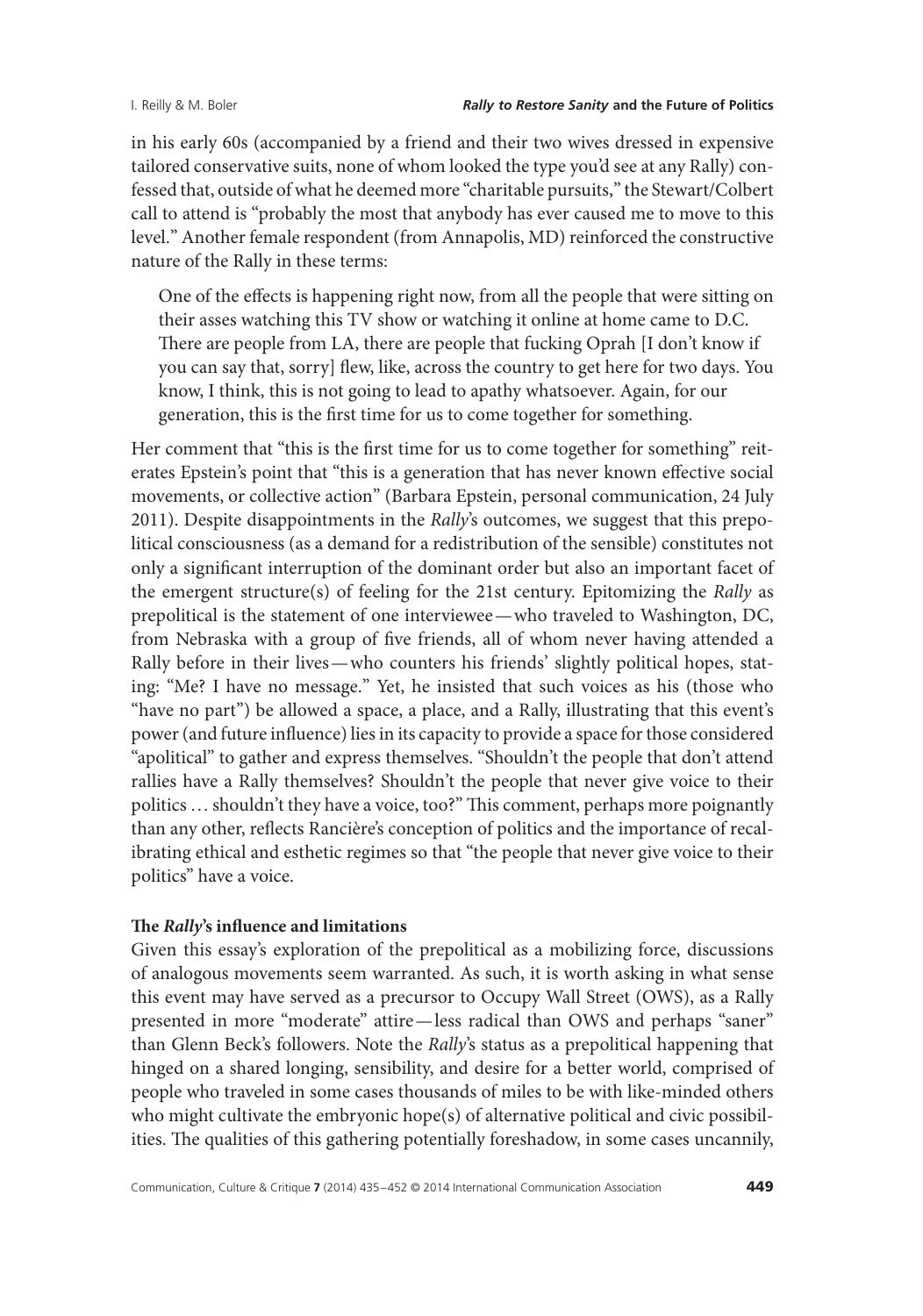#### *Rally to Restore Sanity* **and the Future of Politics** I. Reilly & M. Boler

similar sensibilities and amorphous aims of the OWS movement, which was sparked within the coming year. Future studies would do well to investigate whether and how many of those who attended the *Rally for Sanity/Fear* became involved with the OWS movement. Similarities between the *Rally* and OWS include the following: the broad banners under which people came together (economic injustice; insanity of political debate); a critique of *how* contemporary politics is conducted; horizontal peer-to-peer organizing; the central role of platforms such as Facebook and Twitter in mobilizing and informing participants; wide-ranging disappointments in outcome; a commitment to cultivating a culture and mode of participatory politics that provides relief from the insanities of existing modes of governance. Perhaps more significantly, we argue that this *Rally* reflects new forms and modalities of political organizing, which we suggest may become increasingly predictable within the context of the erosion of traditional modes of civic engagement. Namely, that social movements are likely to emerge and evolve via social networks of persons and social groups sharing political disenchantment, frustration, and anger through popular culture and media.

A further research question emerges from our findings: To what extent do disappointments about the *Rally* point to the inherent limits of satire as a mobilizing force? We suggest that many of the disappointments illustrate the limits of parody as a sufficient basis for activating politics or even for staging a successful political rally that seeks to impact the future. One *Washington Post* op-ed addressed to Jon Stewart aptly captures the limits of satire within this realm:

If satire is the art of saying something fake and pretending it's real in order to make a point, you seem to be doing the opposite with this Rally: Doing something real and pretending it's fake in order to make your point. We don't need you to hold a Rally to restore America's sanity. We go to that Rally every Monday through Thursday night, when we tune in to your show. We keep watching because you call out the enduring ridiculousness of politics and, for half an hour, you make us laugh about it rather than despair over it. We don't expect you to end it or fix it; no one can, and your naming it is enough. (Lozada, 2010)

This critique would seem to suggest that while the *Rally for Sanity* floundered as political commentary, the nightly work of the court jesters' shows do not disappoint. In other words, these satirists' sensibilities are for the most part *not* embryonic or inchoate; to the contrary, they potently interrupt the political distribution of the sensible with articulate humor.This raises the question of whether or not such infotainment is more than "prepolitical," and whether, according to the theoretical conceptions that inform our analysis, political satire may be able to catalyze "politics" in Rancière's (1999) sense of disagreement, in ways that a "fake Rally" cannot. If the *Rally* has anything to teach us, it is that the traditional political rally has been so effectively critiqued, subverted, and reimagined by this *Rally to Restore Sanity and/or Fear*, that a whole range of possibilities for civic participation has emerged. That the *Rally* also managed to capture the popular imagination of a vast, amorphous, and arguably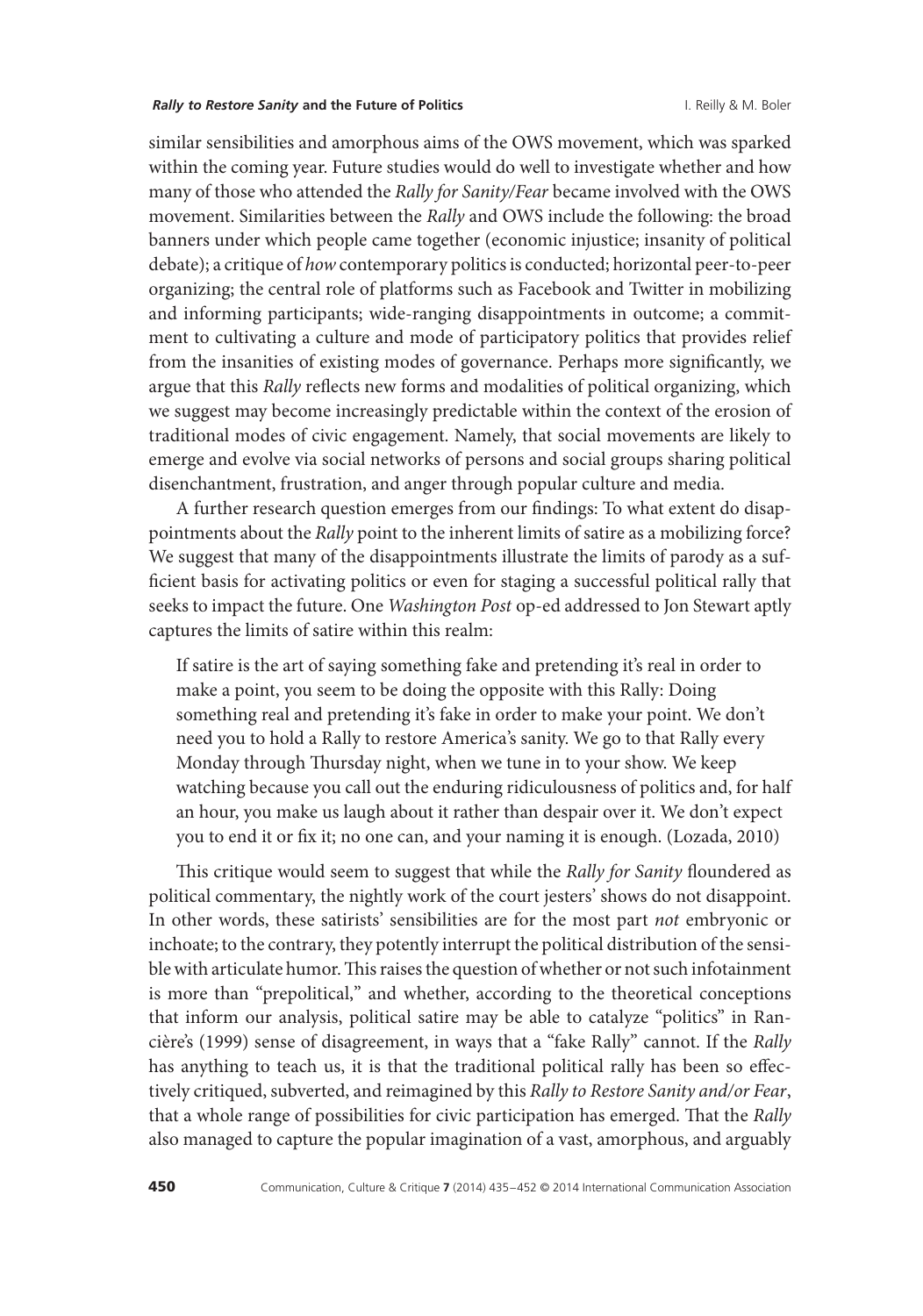uncategorizable mass points to a heretofore hidden potential to mobilize what continues to be thought of as an apathetic population.

### **"Social activism" and convergent 21st-century politics**

This *Rally* epitomizes an instance of *convergent 21st-century politics*: modes of political engagement that may not look or feel like traditional politics; an emergent phenomenon, arguably a new hybrid form of social activism that *blurs politics with the social, evidences the inseparable convergence of old and new media, and in this instance marks a profoundly engaged public debate about politics and media communicated primarily through web-based social media spheres as well as a traditional political rally*. It is this 21st-century North American modality of "social activism" (for lack of a better term) that we argue requires contemporary scholars of social movements and media to rethink traditional understandings of politics and participatory democracy.

By inciting the participation of a vague, amorphous mass of people, and by producing a veritable entertainment spectacle by way of musical performances, sketch comedy, a celebrity poetry reading, media critiques, and speeches, Stewart and Colbert created an event that invited a vast number of people into a new relationship to the public and political sphere, inciting new collectively debated notions of *what a rally could be* and *who it could serve*. While it remains to be seen whether this Rally will prove to be a catalyst in the mobilization of what Stewart has called "the distracted center," the *Rally to Restore Sanity and/or Fear* represents a key moment for social movement historians, political theorists, and media/communication scholars to grapple with the very practices—and practitioners— that are now redefining politics as we know it.

# **Acknowledgments**

The authors would like to thank John Downing and the reviewers, whose constructive and insightful feedback helped strengthen the essay's core argument and focus. Many thanks to Daria Semionova and Alexandra Delory for their interview transcriptions.

### **References**

- Baum, M. (2003). *Soft news goes to war: Public opinion and American foreign policy in the new media age*. Princeton, NJ: Princeton University Press.
- Baumgartner, J., & Morris, J. (2006). The Daily Show effect: Candidate evaluations, efficacy, and American youth. *American Politics Research*, **34**(3), 341–367.
- Bennet, L. W. (Ed.). (2008). *Civic life online: Learning how digital media can engage youth*. Cambridge, MA: MIT Press.
- Boler, M. (2006). Mediated publics and the crises of democracy. *Philosophical Studies in Education*, **37**, 25–38.
- Boler, M. (2007, February 20). The Daily Show and political activism. *Counterpunch*. Retrieved from http://www.counterpunch.org/2007/02/20/the-daily-show-and-politicalactivism/